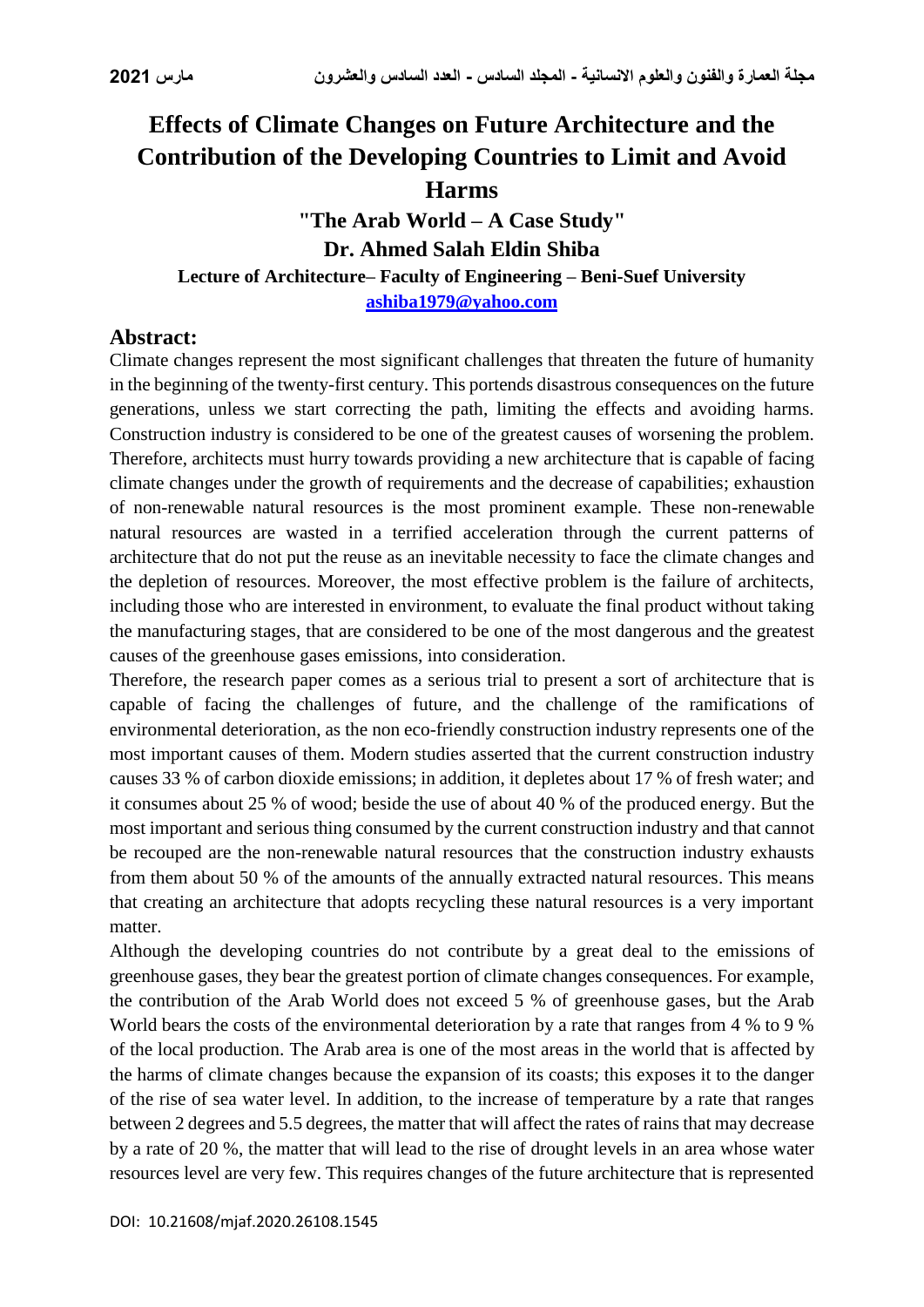in creating designs that are more capable of adaption to its environment beside decreasing water consumption and recycling water; in addition to the necessity of evaluating the manufacturing stages of the construction materials as a main condition for the evaluation of buildings sustainability; in addition to a group of political decisions that the developing countries should make to limit climate changes.

### **Key words:**

Climate changes – environmental deterioration – future architecture – natural resources

# **Preamble:**

The mid of the nineteenth century is considered to be the launching point towards the environmental deterioration. With the beginning of the industrial revolution and the radical changes in the human activities, from the manual activities to machinery, the human activities required the consumption of fossil fuel, in conjunction with the urban expansions and deforestation. This led to the increase of emissions in quantities that exceed the environmental capability to bear; consequently, the concentration of greenhouse gases in the atmosphere. The concentrations of carbon dioxide have been increased from 280 parts of million in the preindustrial era to 430 parts of million with the beginning of the twenty first century. It is expected that it will reach 550 parts of million by 2035. This means the increase of the international temperature by two Celsius degrees. Moreover, the mid of the twentieth century witnessed an aggravation of the environmental deterioration with the invention of chlorofluorocarbon (CFC) that is considered to be the main cause of the Ozone layer hole, above the South Pole, whose area has been widened to equal the area of the continent of Australia according to the American Aviation and Space Agency (NASA) in 1985. If the current industrial policies, the increased use of fossil fuel, and the excessive use of the chlorofluorocarbon gas (CFC) continued, temperature may rise by 5 Celsius degrees. This disastrous increase can be brought closer to minds by the information that the current climate is warmer than the latest Ice Age that prevailed Earth for more than ten thousand years by 5 Celsius degrees. The increase of temperature degrees of oceans leads to ice melting, and then the increase of the levels of oceans and seas by an approximately rate of 59 cm by 2100, according to the evaluations of the reports of the International Governments concerned with the changes of climate in 2007. This increase may reach 5 meters in the case of the melting of a part of the ice sheet in the South Pole Continent, especially that this sheet was decreased in 2009 by a rate of 53 % after the highest level that it reached in 1980, the matter that forebodes the increase of sea levels in a manner worse than what is expected. $(1)$ 

Therefore, humanity must take actions towards facing the causes of climate changes. Although the dangers of climate changes have a great attention of most scientists, the data and predictions of climate changes still ambiguous for many non-specialists; this leads to the adoption of the policy of suspicion from the part of most of the developing countries and ignorance from the part of most of the developed countries; the matter that increases the probability of the increase of temperature for more than 5 degrees during the following decades reaches 50 % at least. Although all studies asserted that the main cause of the emissions of greenhouse gases is the combustion of fossil fuel to get energy, the developing countries still go with slow paces towards clean energy with the absence of the financial and technological support from the developed countries. Arab countries are included in these developing countries. Although the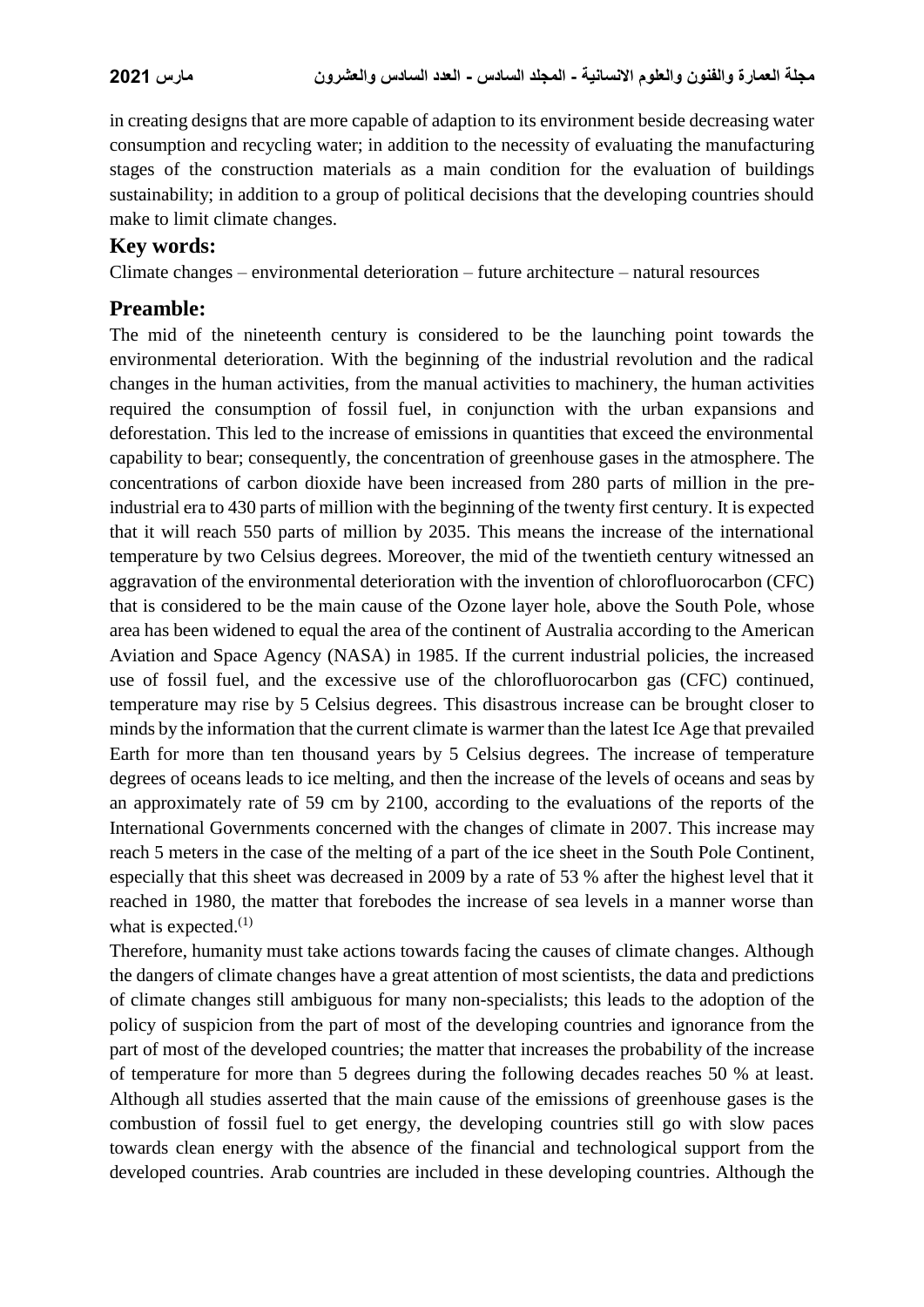dangerous effects of the climate changes on the Arab countries, their efforts are still very little in the contribution of procedures to limit the climate changes on the levels of all fields such as waste management, industry and infrastructure, in addition to the sustainable construction and design that still in their initial stages of development. In the few little past decades, the urbanization model in the Arab world, especially in the Golf Area, is characterized by architectural models that are exported from the west. These models are far from the compatibility with the social, geographical and climate conditions of the Arab countries. The skyscrapers that most of their frontages are covered with glass became the distinguished characteristics of the new urban centers like Abu Dhabi, Dubai and Doha, the matter that requires an enormous amount of electricity for air conditioning; this means more combustion of energy and more greenhouse gases.(2)

### **Research Controversy:**

The urgent need for development and achieving economical growth rates that motivate humans to burn more fossil fuel which is cheaper to get the energy required for increasing manufacturing, under the conviction of most politicians that there is no need of prompt costs to achieve future benefits, leads not only to the continuity of the environmental deterioration, but also to the aggravation of this deterioration, the increase of its size and widening its disastrous effects. Here, the research controversy exists to find the solutions that maintain the rights of countries, especially the developing countries, to continue the development and achievement of the economical growth, and maintain environment from deterioration by prohibiting the climate changes or decreasing their intensity and their accelerating pace.

### **Research Hypothesis:**

The research assumes that adopting stimulation methods achieves greater results than methods of prohibition or imposing penalties; it includes all the levels participating in the architectural production, including architects, civil community, decision makers and policy makers.

### **Research Objectives:**

The research aims at achieving a group of main objectives and sub-objectives that are represented in the following:

### **Main Objectives:**

1- Motivating architects to use the green techniques and the eco-friendly designs available in the contemporary era.

2- Directing researchers to do more future researches to face climate changes and limit their effects.

### **Sub-Objectives:**

1- Warning the rulers and the decision makers in the developing countries against the dangerous effects of climate changes.

2- Motivating economists and businessmen to contribute to the limitation procedures to avoid the harm on the economical growth.

3- Informing the community about the importance of calling for an architecture that will be considered to be less-originator of climate changes and that will be capable of adapting to its surrounding environment.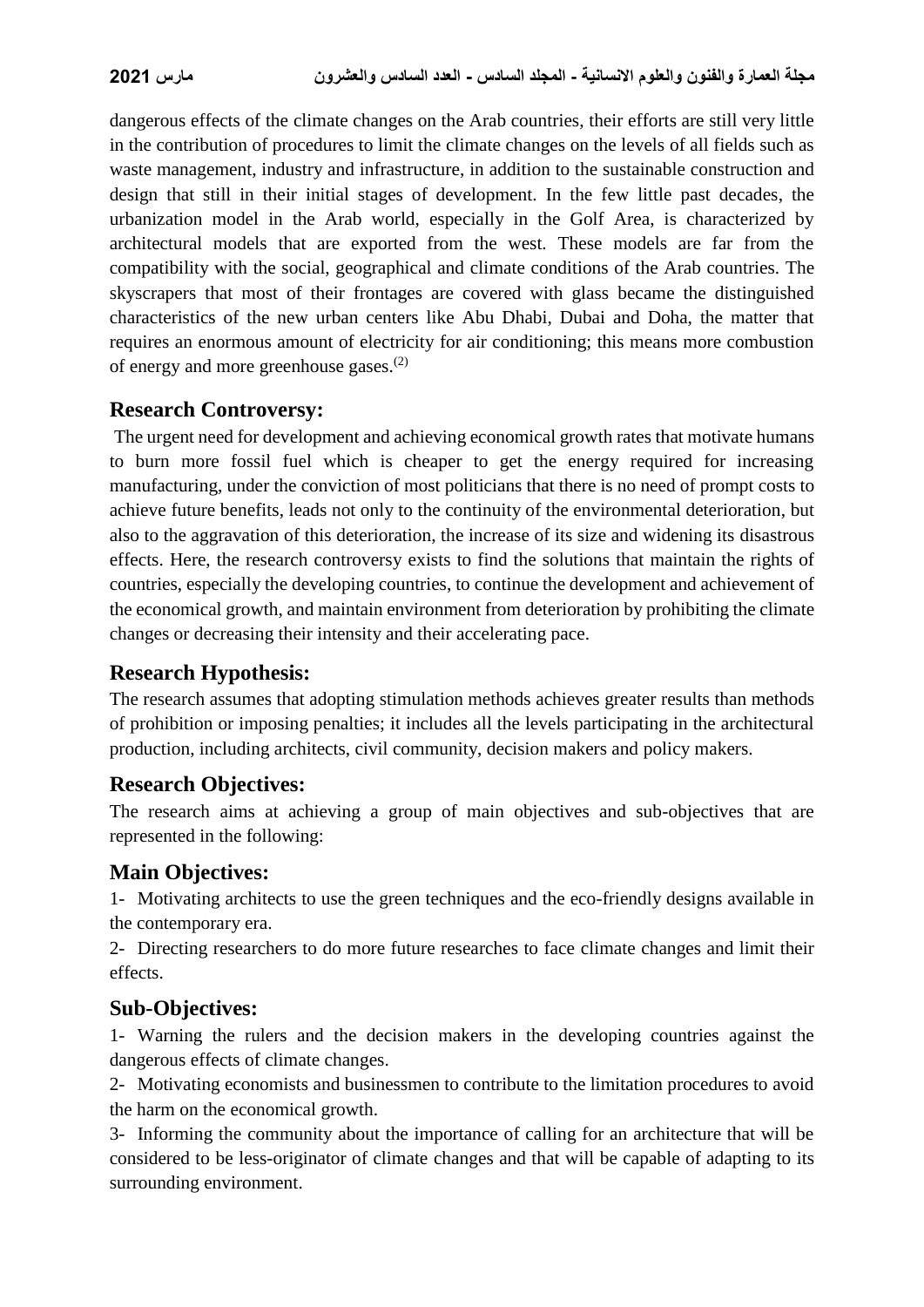# **Research Methodology:**

The research adopted two principal approaches to represent the research controversy and to achieve the research objectives; the approaches are:

*Descriptive Approach:* through describing the real situation and monitoring the results proved by the modern studies related to climate changes.

*Deductive analytical Approach:* through analyzing data and reviewing the future perceptions.

# **1- Effects of Climate Changes on the Developing Countries:**

Climate changes represent a danger that threatens the survival of humanity, as their effects influence all human life aspects, starting from human health, food production, natural environment and constructed environment, including economy. Economists and the demanders of the countries' rights of development, see that climate changes harm economy, as studies asserted that the environmental deterioration costs exceed the economical growth rates, as a contradiction of the rulers' prevailing belief that the procedures that decrease climate changes hinder the processes of development and economical growth. This is contradicted by all the modern studies and researches that asserted that for each increase in the international temperature rates by one Celsius degree, the economical growth decreases by a rate that ranges from 2 % to 3 %. The World Economic and Social Survey issued by the United States in 2009 estimates the costs of decreasing the effects of the climate changes by only 1 % of world total production; and it is considered to be a little rate, if compared to the costs and dangers of the effects of the climate changes. Moreover, the studies asserted that in the case of ignoring the warnings against the dangers of the effects of climate changes, the world economic losses may reach 20 %; and the more disastrous crisis will remain, as the feeling of the climate changes effects will be more serious on the developing countries that have the less technological and financial capabilities to overcome the problems and adapt to.<sup>(3)</sup> Furthermore, Most developing countries basically exist under the water poverty line. This means that the increase of temperature leads to disastrous results. The most affected Arab countries are the Arab countries that exist in an area of high drought, the matter that raises the necessity for taking decisive actions towards decreasing the severity of climate changes.

Although the developing countries have little contributions to climate changes, they are the most exposed countries to the dangers of climate changes. For example, the emissions produced by the Arab countries - that most of them are considered to be developing countries – do not exceed the developmental activities in all the Arab countries; these emissions represent 5 % of the world emissions total (Figure 2). But the Arab World bears the greatest share of the disastrous effects of climate changes. The cause of this is that water resources in the Arab World are very rare and the temperature is very high. The modern studies asserted that the area of the Arab World witnesses during the period from 1970 to 2004 an increase between 0.2 to 2 Celsius degrees. The increase of temperature is directly related to the increase of the evaporation rate. What increases the worseness of situation is that the Arab area exists in the area of the least water resources; the matter that represents a danger on the natural and physical systems. The African countries have the same situation and destination of the Arab countries. The total emissions of the African countries are 4 %; and also the countries of Central America and the Caribbean countries whose total emissions are 2.5 %.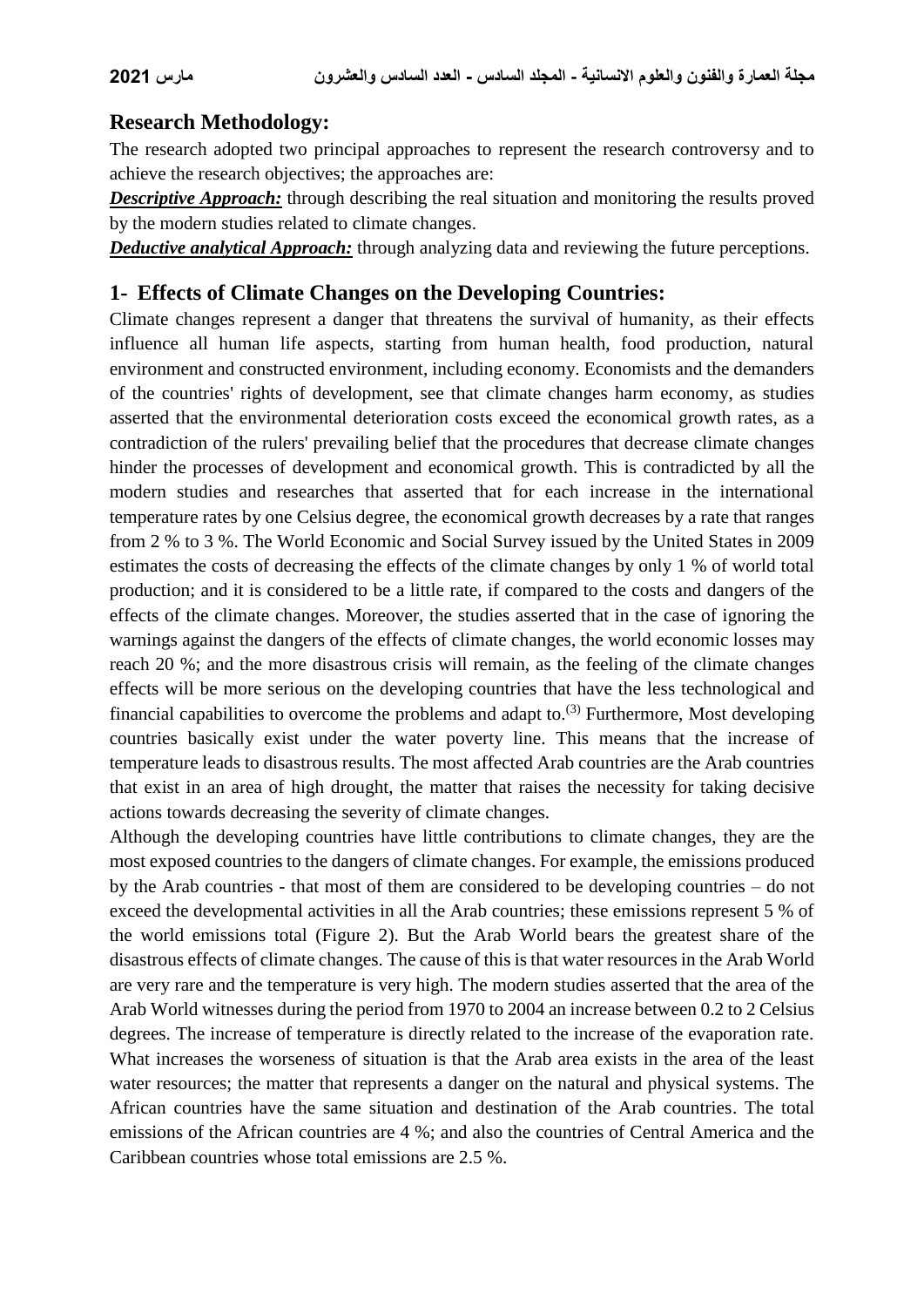Moreover, the increase of sea level will lead to the coastal urban destruction in several developing countries that do not have the financial or technical capabilities to face these dangers, including the Arab countries whose coasts extend along 34 thousand kilometers, 18 thousand kilometers of which are inhabited by people. The agricultural sector and the humid lands will be affected, in addition to the decrease of the total area of the country. In the case of the increase of the sea level for 1 meter, Egypt will lose about 12 % of its most fertile agricultural lands in the Nile Delta; while this rate may reach 22 % if the worst scenario happens which is the increase of sea level for five meters. In the case of the first scenario, Qatar will lose 22 % of its humid lands; and this rate may reach 75 % in the case of the second scenario. Other countries like Tunisia and Emirates will lose whole cities. In the case of the first scenario, Mauritania will lose about 6 % of its urban areas; this rate may reach 30 % in the case of the second scenario.<sup>(4)</sup> illustrates the predictions of the increase of the sea level. Generally, more than 50 developing countries all over the world will not be responsible for more than 1 % of the emissions of the greenhouse gases.<sup>(5)</sup>

# **2- Contribution of Architecture in Climate Changes:**

Construction industry is considered to be the most contributing industry of emissions and consumption of energy, water and raw materials. Construction industry causes 33 % of Carbon dioxide emissions; and it consumes 50 % of raw materials and 40 % of energy; in addition to exhausting 25 % of wood and 17 % of water. This makes architecture at the head of the list of the fields causing climate changes. Therefore, the most significant demands and procedures to enable the countries of the world to keep the rates of the atmosphere components, especially the greenhouse gases, in the allowed levels are the necessity that the developed countries should support the developing countries in several fields, the most important of which are the orientation towards clean energies, rationalization of water consumption and recycling it and limiting the use of raw materials; they are the fields that are directly related to architecture. Thus, the principal world controversy in the twenty-first era is the equation of balance between the human needs for development in order to meet the accelerating human demands, and between maintaining the environment and achieving sustainability for the future generations.

Therefore, the calls for the necessity of limiting manufacturing and decreasing the rates of greenhouse gases emissions do not receive the desired feedback. Hence, we must find more realistic alternatives capable of achieving the lost balance; this could be achieved by the motivation alternatives and not the decrease alternatives because the emissions of greenhouse gases became a reality that is difficult to limit it but we can get rid of it and decrease its effects.

# **3-Future Architecture under Climate Changes:**

From the above, the disastrous effects of climate changes on the future of humanity and the close relation between architecture and climate changes are clear. This motivated architects to do more researches in this field. It did not stop at research, it extended to experiment towards an architecture that is more compatible with its environment. One of these most prominent experiments is Masdar city in Arab Emirates, that is considered to be the first city that does not cause carbon emissions and waste productions and it is free of cars. It was planned to have a capacity for 40 thousand persons, and to receive other 50 thousand during work periods to do their works in the Free Technological Zone that has the capacity of 1500 companies and research centers with future visions. Movement is via fast and public transportation systems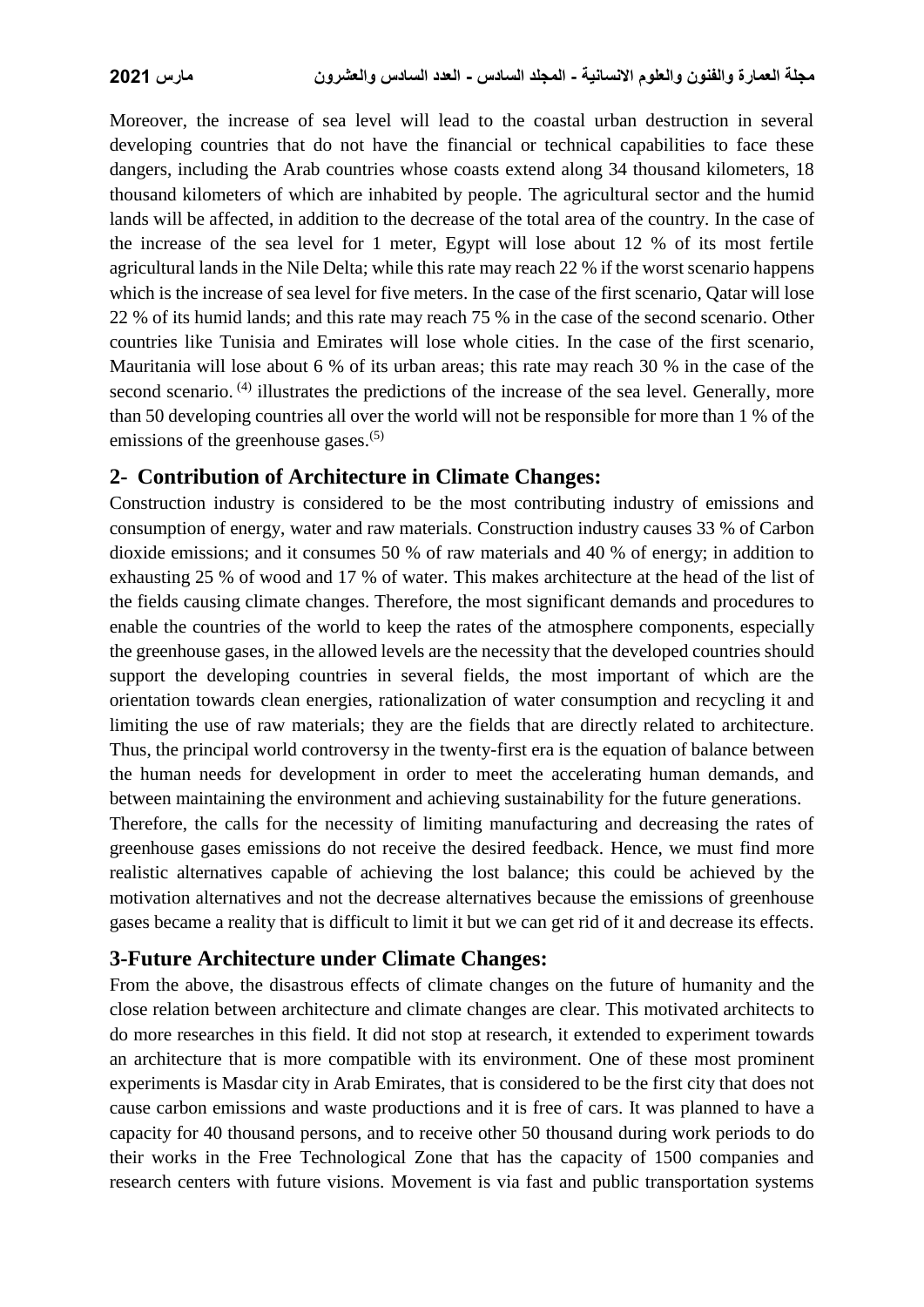related to railway lines that connect the inside of the city to its outside. The absence of cars allowed the construction of narrow roads with shades to decrease air temperature; this limits the energy consumption instead of cooling air by air conditioners. Directing is taken into consideration, in addition to the use of solar cell sheets to produce clean energy to provide buildings and water treatment plants, in addition to recycling gray water.<sup>(6</sup>) This makes Masdar City a unique and leading experiment. In spite of the merits and positives that are taken into consideration in Masdar City, there is a problem now that most the architects and planners that are interested in the sustainable designing and the future architecture which is the false prevailing belief that the eco-friendly technology and the natural raw materials accomplish an architecture that is compatible with its environment, while these facts are not as they appear of positive impressions. As the judgment about the construction materials is determined through its final interaction with environment, neglecting the interaction of manufacturing stages with the environment or the effects of extracting, transporting and manufacturing the raw material from which these materials are manufactured. For example, many architects believe that building a house from wood represents an eco-friendly house because the raw materials that are used in it are natural materials that do not harm environment, if compared to other materials such as cement and iron. But in reality, building this house required cutting down many trees that are considered to be the real lungs of the planet and which help it get rid of Carbon dioxide and produce oxygen. Therefore, manufacturing this house without the commitments of planting alternative spaces instead of the forests that were removed is considered to be a harm of the environment and an attribution to the acceleration of climate change rates.

This is what this research paper tries to shed light on as a main criterion to evaluate the compatibility of architecture with its environment. Evaluation should not be limited to the final product, but it should include the stages of extracting the raw materials, manufacturing and transportation, then the final assembly, and finally the stage of operation and demolition.

Moreover, the consumption of resources without the guarantees of the sustainable use is considered to be one of the prominent contemporary architecture problems that should be limited, in addition to searching for green solutions for the problems and challenges that face the contemporary architecture and limit its speed of converting to a more compatible architecture with its environment in the sustainability framework and accomplishing the requirements of the contemporary generations without decreasing the resources of the future generations.

Based on the above, future architecture should take a group of considerations that should be achieved in the designs, in addition to the issuance of a group of political decisions, in a manner that guarantees the accomplishment of the sustainable use of resources and limits the negative effects of the manufacturing stages; in addition to the self-ability to produce energy and food and the reuse of the construction materials with treatments compatible with their environment that contribute to the orientation towards an architecture that is capable of adapting to the climate changes and future challenges.

# **4- Contribution of the Developing Countries to Limit and Avoid Harms:**

Achieving the ideas and visions of the future architecture is not limited to the extent of efficiency of the architectural or urban designs of the cities and the ability of applying them; they should be followed by a group of political and economical decisions supported by both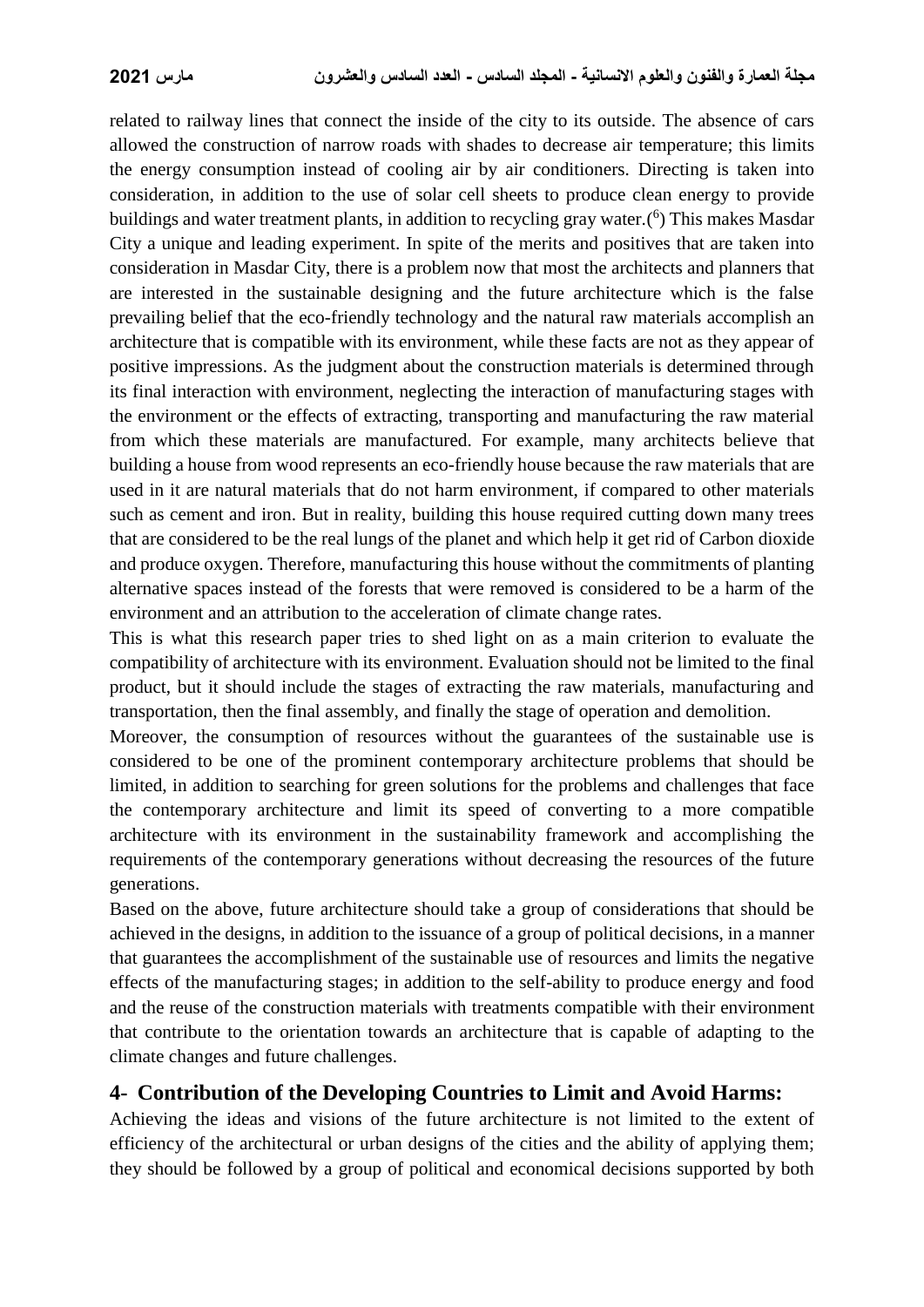developing and developed countries. It is important to overcome the obstacles of limiting the climate changes; most of these obstacles are caused by political convictions that represent the main cause of the inability to decrease the climate changes, as all the developing and developed countries have motivations for not being restricted by any agreements concerning limiting the emissions of the greenhouse gases; while the developing countries do not want to put restrictions on their economical growth, the developed countries refuse to bear alone the costs of decrease. This dilemma represents the most difficult obstacle on the way of the trials to stop the climate changes or to decrease their effects. Although the trivial contribution of the developing countries in the climate changes, and their lack of technological or financial ability to decrease their effects, they are the most affected areas by the consequences. Furthermore, the inequality of the standards of living and the income rates greatly contributes to the increase of contribution to the harms resulting from the excessive consumption of resources. Therefore, because the developing countries are the most affected places by climate changes, it is necessary that they should issue these political and economical decisions in the light of a clear and inclusive vision that is directed to all the fields causing the climate changes, starting from the field of using the clean energy that does not exceed 7 % of the energy that the Arab World can produce, to encouraging the manufacturing of the devices that save energy; starting from the light lambs that it is proved that they consume 19 % of the world production of electricity and they cause the emissions of 1.9 billion tons of carbon dioxide annually. Furthermore, encouraging the conversion to the use of the fossil fuel alternatives has a great effect in changing the referential scenarios. Converting from using the petroleum products to using the natural gas in some Arab countries led to avoiding the emission of 900 thousand tons of carbon dioxide. This asserts that we can adjust the disastrous expectations that appeared in the report of the Club of Rome (Limits of Growth) if we followed the strategies of conversion and rationalization. The most important fields that through developing them it is possible to limit the climate changes and avoid harms are transportation, industry, energy and wastes. Adding improvements to these fields can limit the climate changes. All these fields are directly related to architecture that can be developed to contribute to the limitation of climate changes and to contribute to the improvement of the efficiency of these fields to decrease the emission rates of the greenhouse gases through the following improvements Transportation, Industry, Energy and Wastes.

#### **References:**

1-Tolba, Mostafa Kamal w A5roon "Athar ta8er almana5 3la Al beldan Al 3rabia "el Montadah Al2rabi ll be2a w Altanmeh-2009

2- Tolba, Mostafa Kamal w A5roon "Ta7deat almosta2bal" El Montadah Al3rabi ll be2ah w Al tanmyah-2008

3-Sadek, 3bd El krim, w a5roon," Al 2mn al ghza2y "El Montadah Al3rabi ll be2ah w Al tanmyah-2014

4-Sa3b, Nagib "Al basma al be2eah fi Al beldan Al 3rabiah" El Montadah Al3rabi ll be2ah w Al tanmyah-2012

5- Ts3det, Bosab3en- "Athar ta5er almana5 3la al 2ktsad w Al tanmyah al mstadamah "Al moltaka al watani al2wal 7awl albe2h w al tanmeh al mostadamah \_ Gam3t Al bwerh-2013

6-Raafat, Ali "3marat al most2bal "markz ab7ath enter conselt-2007